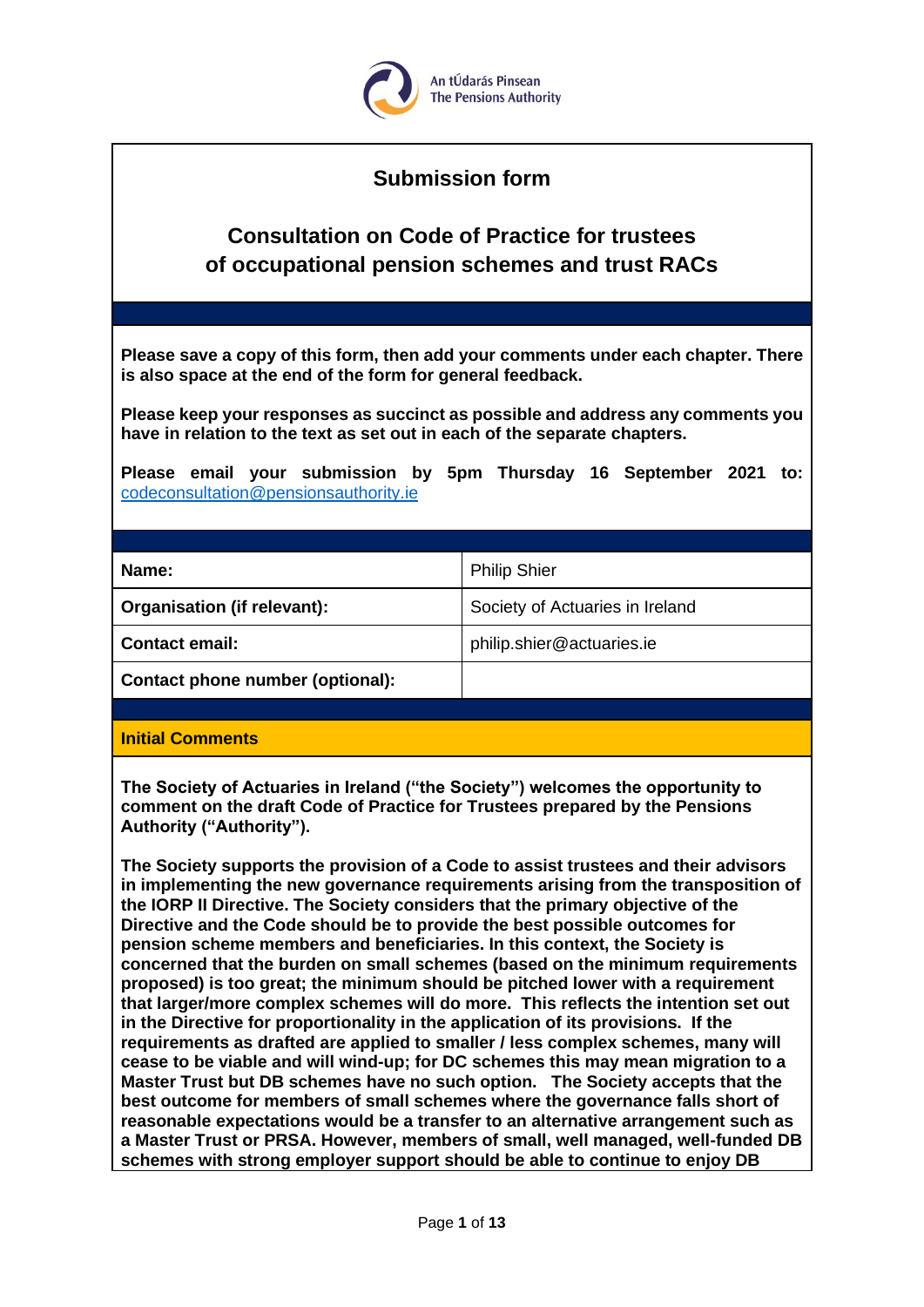

**benefits and not be forced into a DC alternative because of disproportionately onerous regulation.**

**In addition, the Society points out that clarification is needed on many aspects of the draft Code, as is evidenced by the number of queries we have raised in our submission below. The Society would be happy to discuss these issues further with the Authority if this would be helpful.**

**The Society continues to have concerns around the suitability of the current Funding Standard, on which the proposed Code relies heavily for DB schemes, and we would urge the Minister to progress a review of the Funding Standard to make it fit for purpose.**

There are a number of areas where further consideration and / or clarification is needed. We have commented on these as they arise in the various sections below but have also set out some of the primary themes in this section to avoid repetition in the remainder of the submission.

**Proportionality:** Increased engagement and standards of trusteeship are to be welcomed but we note that there are some aspects of the Authority's "minimum expectations" set out in the Code which may not get the balance right in terms of the overall best interests of members.

We are of the view that there is a place within the provision of pension benefits for a range of different schemes of varying sizes and types to provide the best outcomes for members. We believe that it is important to take into account the size, nature, scale and complexity of schemes in designing, implementing and supervising systems of governance. This is recognised in the Code, which advises that "Depending on the size, nature, scale and complexity of a scheme, trustees may consider it appropriate to implement additional measures above and beyond what is specified in the Code". However, we are concerned that, in some respects, the Code prescribes overly onerous minimum requirements that, taken in aggregate, seem likely to result in the winding-up of schemes that may have been viable if a more proportionate approach were taken. The primary consideration here should be what is in the overall best interests of members.

A cost/benefit analysis should be undertaken to determine the likely impact of the new requirements on a range of schemes - for example, whether it is in the best interest of the members for smaller schemes (in a range of circumstances) to wind-up and whether the additional costs, where passed on to members, will be offset by gains elsewhere. While it is reasonable to assume that some members would be better off as a result of this (for those members in poorly run pension schemes) the converse is also likely to be true (i.e. that there are schemes that will wind up where members would be better off in their small pre IORP II pension scheme). For example, for a small, well funded and well managed DB scheme, it is difficult to see how the members of such a scheme would benefit from the wind up as a result of costs of complying with IORP II. Similarly, for a small DC scheme, deferred members ending up in individual arrangements as a result of a wind up are unlikely to be better off than if they remained in the scheme. Pension provision in Ireland is voluntary and, given that elements of the proposed Code may be very onerous for some schemes, we believe that allowing trustees some flexibility to act in the best interests of members given the specific circumstances of each arrangement is important; we make some suggestions in this regard in the detailed comments below.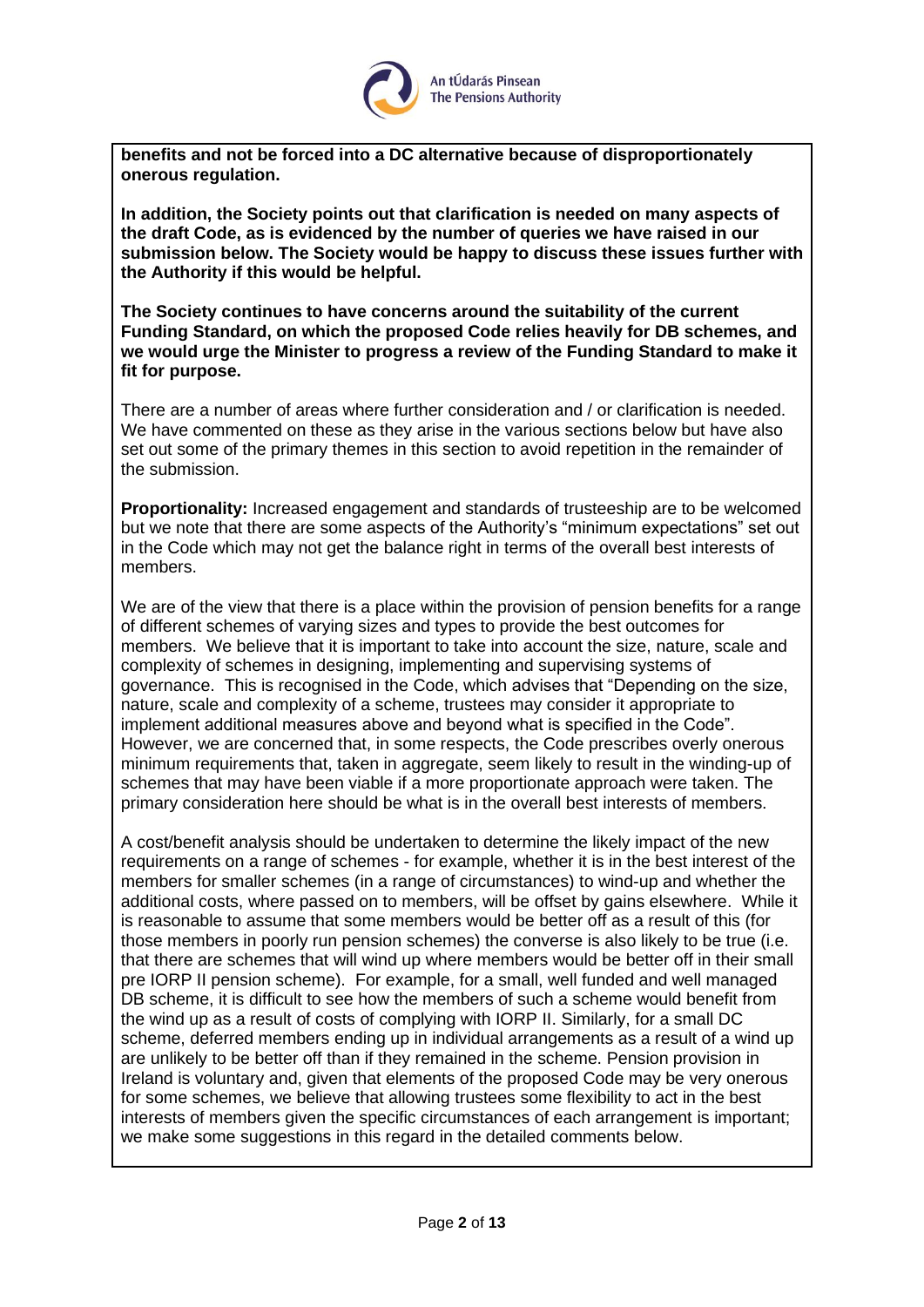

In the absence of DB Master Trusts, there is no alternative DB arrangement available for members of DB schemes where the additional compliance/governance burden could result in an otherwise viable scheme winding-up. We do not believe that replacing these schemes with DC provision is in the best interest of these members in all cases.

The Code sets out a minimum standard that must be applied for all schemes, and it indicates that trustees may consider it appropriate to implement additional measures in some circumstances, e.g. in the case of larger and more complex schemes. We would have preference for a greater range within the Code that outlines to trustees what is expected as a minimum and what would be expected of the larger and more complex schemes. There are at least 12 policies that trustees are expected to maintain annually, which seems excessive for a smaller and less complex scheme. On a related point, it would be useful to have some guidance on how the Authority envisages the Code being implemented for schemes of different sizes / complexity.

**Clarity and consistency:** There are aspects of the document that are very prescriptive (in relation to administration for example) and in many of these cases the level of prescription is excessive where setting out the principles to be adopted would be more beneficial.

For other sections, there is a lack of clarity around what is intended, particularly in relation to risk where terms such as "a true assessment of risk" or "evidence-based assessment" of risk are vague. These offer limited guidance for trustees regarding the principles that they should be adopting. We are concerned that this may lead to inconsistency in the approach taken by trustees and could potentially lead to some trustees or advisors taking a very minimal approach to the requirements.

**Practicality / Authority:** Some of what is being asked of trustees may not be in their control and we are concerned that in those circumstances they do not have the legal authority to do what is set out in the Code. For example, Trustees may not be able to compel an Employer to share financial information with them so that they can assess the employer covenant, or to change the operational terms agreed between a Registered Administrator and an insurer.

**Timing / Costing for DC plans**: The timelines for full compliance for DC schemes will, in some cases, not be practical given the need to consider consolidation / alternative options, particularly in light of the Authority's previously stated concerns regarding Master Trusts and the proposed review of PRSAs. In cases where there is an expectation that DC plans are to be consolidated, there needs to be a recognition of the potential for significant wind-up costs.

**Funding Standard:** We have ongoing concerns around the suitability of the existing Funding Standard, which the Code seems to put at the centre of DB risk management. There are materially different approaches used to value benefits for pensioners and nonpensioners. In addition, there is a very material gap between the financial assumptions used to value liabilities for non-pensioner members and the equivalent assumptions that would be set based on market expectations. Furthermore, we have previously expressed concerns regarding the allowable assets under the Funding Standard Reserve, including the restrictions it places on the diversification and yield available to schemes, which can result in increased risk taken by schemes. It is important that the Authority prioritise a detailed review of the current structure of the Funding Standard, in particular given its increased role under the Code of Practice. This is needed to help ensure that liability risks are identified, assessed and managed appropriately.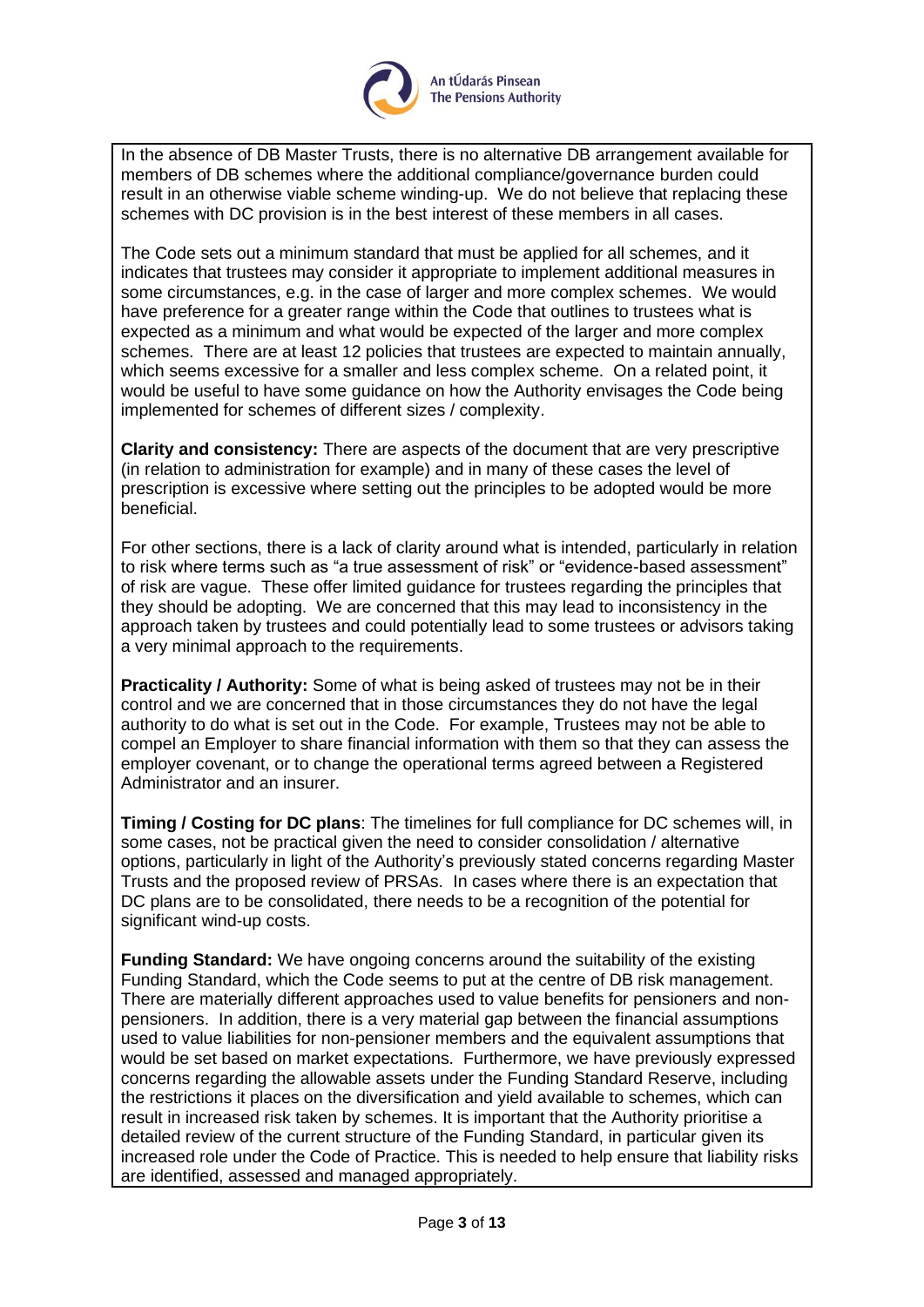

We are also concerned that there is no allowance in this discontinuance measure for the effect of the maturing of the scheme over time. If there is to be a focus on sustainability, we think it would be appropriate for trustees of ongoing schemes to focus on long-term economic measures while also being mindful of a discontinuance measure. We believe this would support the Authority's goals of safeguarding member outcomes and having ongoing risk-based supervision.

## **Chapter 1 – Governance**

There are parts of this Chapter that we suggest need clarification and/or amendment as follows:

1.2.1 There is a reference to "... a sufficient number of meetings...." but no guidance on what that is. We note that the Authority's information note "IORP II Considerations for Trustees" issued in October 2018 states that trustees "should meet at least four times per calendar year". We consider this to be excessive for a small scheme with a low level of activity. We suggest that 2-4 would be a reasonable minimum range depending on size, activity level and risks associated with the scheme.

1.2.1 The list of agenda items looks unbalanced. There is likely to be significant overlap on administrative matters and member queries and complaints so perhaps they could be combined under administration matters which by default should include member queries. It is not clear what is meant by "Issues of non-compliance" and it may be clearer to refer to this as "review of compliance with requirements", a large element of which would be related to administrative matters in any case.

On the other hand, "Risk" is a very broad term and further detail should be provided as to what is envisaged here. An investment update (including an assessment of the appropriateness of fund choices for DC plans at appropriate intervals), an actuarial update (for DB plans) and a report from the risk manager would seem clearer as agenda items to ensure that "Risk" was properly covered at each meeting. It would then be up to trustees to determine the level of detail they went into on the various items at each meeting.

1.2.1 For some smaller schemes, for example an AVC scheme under a separate trust linked to a larger DB scheme, a separate trustee meeting may not be required and it would be more efficiently dealt with as part of the main trustee meeting. Similarly there are cases where two or more schemes of an employer have a common investment strategy (or at least use the same managers) where the investment presentations are combined. Similar issue may arise in relation to administration systems, communication programmes etc. While these are not common, there can be circumstances where separate meetings are not necessary and some flexibility for trustees on this would seem sensible.

1.3 The requirements for minutes to include "details of the discussions held" may be contrary to the advice provided by the legal profession on minutes and further guidance should be provided on what is meant by "clear, documented" evidence of the "underlying reasons" in relation to decisions made and all "reviews performed". We note that the Authority's information note "IORP II Considerations for Trustees" issued in October 2018 requires that minutes include "dissensions or negative votes documented in terms acceptable to the dissenting person or negative voter". We consider this to be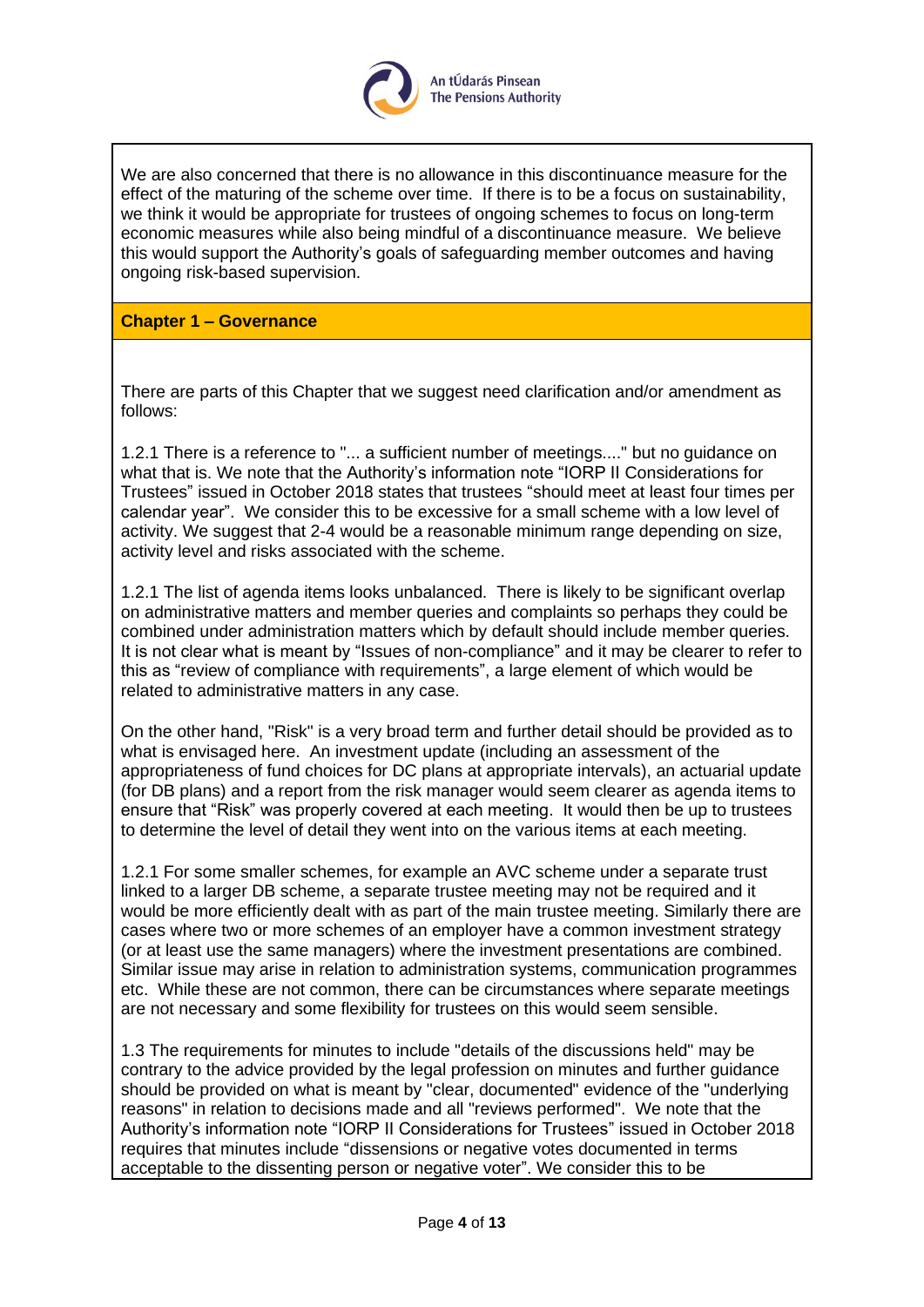

inappropriate. There also needs to be clarity on whether these minutes could be accessed by way of a FOI request once they had been reviewed by the Authority. It is important that the ability of trustees to have full and frank discussions on potentially complex and difficult topics is not compromised.

1.5 The asset value in isolation is of limited use and trustees would be better served by receiving a note of asset value, returns relative to benchmarks and asset allocations relative to targeted investment strategy in one document - say within 6-8 weeks of year end. Ideally this would include some information on the effect of market movements on the liabilities as well.

1.5 Mandating a note of scheme liabilities and solvency within 3 months of year-end may not be practical or the best use of resources and is likely to be of limited use for many trustee groups. It is more realistic and relevant to have regular actuarial updates as a recurring agenda item and allow trustees determine what is most relevant for them. There is already a requirement for an annual review of solvency, and funding proposal where applicable, within a statutory timescale, so mandating a timeline for this additional review seems unnecessary and instead it should be a matter of trustee judgement.

1.7 The requirement to advise the Pensions Authority four weeks in advance of appointing an outsourced KFH seems impractical. Also, the purpose of the requirement is not indicated. If the intention is that the Pensions Authority will vet KFHs, rather than this being simply a requirement to provide notification, then having a pre-approved list in a similar manner to the current Scheme Actuary or Registered Administrator regime would seem more efficient. This need not be a publicly available list but anyone being put forward as a KFH would need to confirm that they met the requirements in the same way the Scheme Actuary does now.

[We note that section 64AM(7) of the Pensions Act requires trustees to notify an outsourcing arrangement to the Authority "not later than 4 weeks from the making of that arrangement" (we interpret "from" as meaning "after"); and where the arrangement concerns the outsourcing of a key function, section 64AM(8) requires notification to the Authority "before the agreement in respect of the arrangement enters into force" (but not 4 weeks beforehand).]

1.7.1 Trustees may not have the power to make all SLAs with outsourced providers legally enforceable. We suggest this be amended to allow trustees some flexibility where necessary.

1.8 There are references to excessive risk-taking and avoidance of remuneration based solely on financial performance metrics. If this is related to performance-based investment management fees, it would be helpful to have clarity in that regard. Linked to this, it would be helpful if confirmation could be provided that this is limited to how trustees remunerate providers and KFHs, as to go beyond in relation to the staff of service providers, potentially including the KFHs, is impractical and outside trustee control.

1.9 Further guidance on what the trustees' policy on member engagement should be would be helpful to enable trustees to assess how best to make sure they have sufficient member engagement and avoid inadvertent oversight or taking an excessively minimalist view.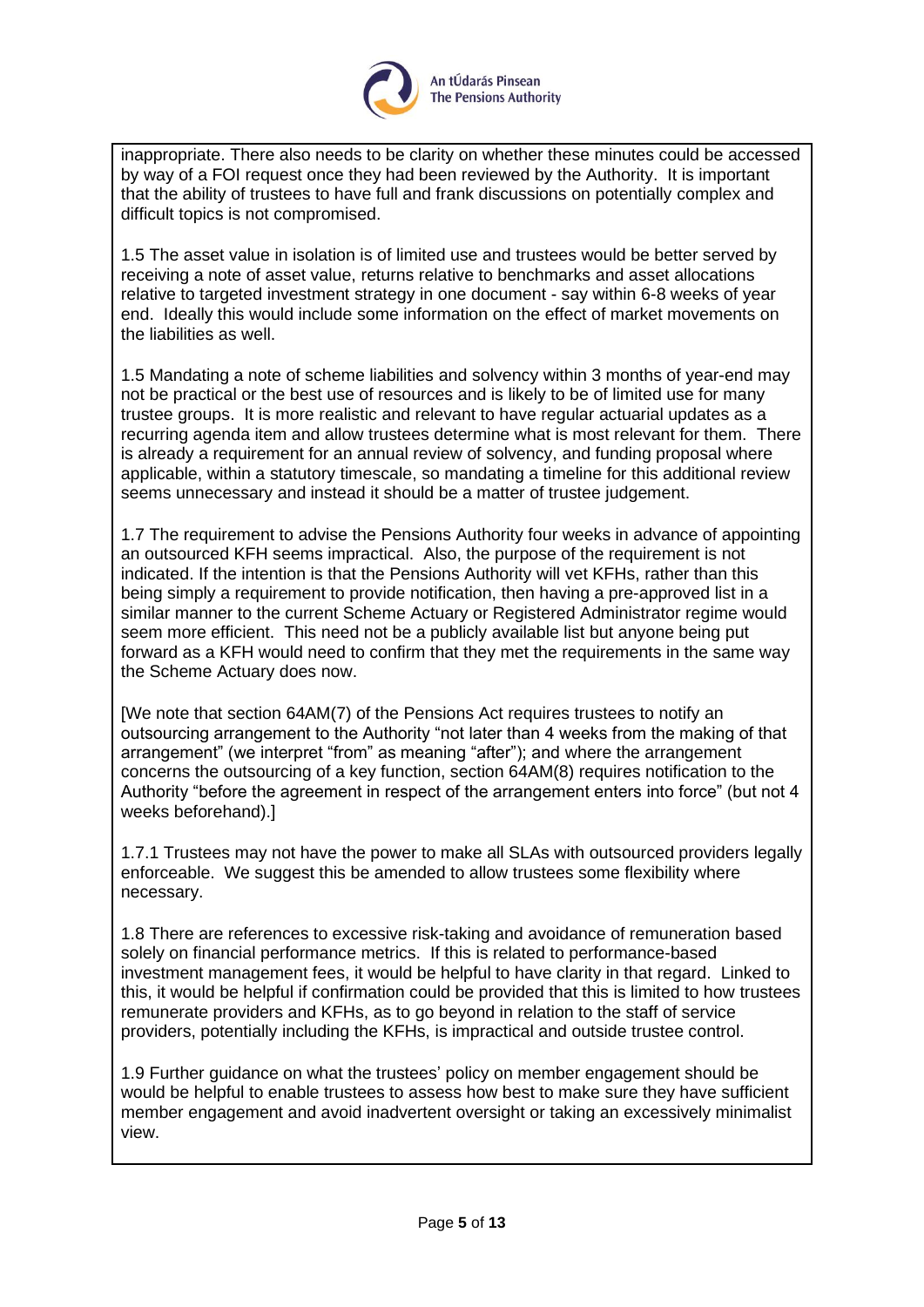

1.9 Giving members unlimited access to all policies seems excessive. It could be costly and create a huge drain on resources if a significant number of members look to engage on the now large number of policies required, with no clear commensurate benefit. A policyholder would not be able to request internal audit policies from an insurer and it seems reasonable that a pension scheme member would be placed in a similar position. A reasonable alternative would be that key extracts from the various policies would be included as part of the Trustees Annual Report. Guidance from the Authority on what they would see as the key items to be shared in the Trustees Annual Report would be helpful.

1.9 We believe, on environmental grounds, that the default should be that electronic communication should be allowed in the absence of the member objecting, rather than explicit consent being required.

1.9 Guidance on what should happen in circumstances where trustees do not have certainty about the addresses is important - for example, is it acceptable not to send statements in these cases to avoid data protection (/GDPR) issues?

# **Chapter 2 – Administration**

2.3 Trustees are not likely to be qualified to review the employer's internal processes used to provide information and this appears to be something that should be within the remit of the internal audit function. Use could also be made of the employer's own audit of the relevant processes. In addition, where employers are not compelled to provide this access to trustees, it is not reasonable to mandate something outside the trustees' control.

2.4 Administration contract: As outlined previously, this is an area where trustees may not be able to enforce the prescriptive requirements set down as circumstances change, such as in the event of a change of insurer where the administrator / insurer interactions are covered in a separate agreement between the two parties.

2.5. The requirement for a full administration review each quarter is excessive as a minimum requirement, particularly if there are no material administration issues. Given that this is a minimum Code, an annual review with provision for more frequent reviews where appropriate depending on the level of activity would seem sensible. This would not preclude trustees from reviewing the administrator more frequently where there were concerns about quality of service even if there was limited activity.

2.5 The requirement for effectively having triennial reselection of the administrator seems excessive as a minimum requirement as there can be significant benefit to members in continuity of administration. However, a triennial value for money review can be very beneficial for members. This is an area where some flexibility is appropriate for trustees.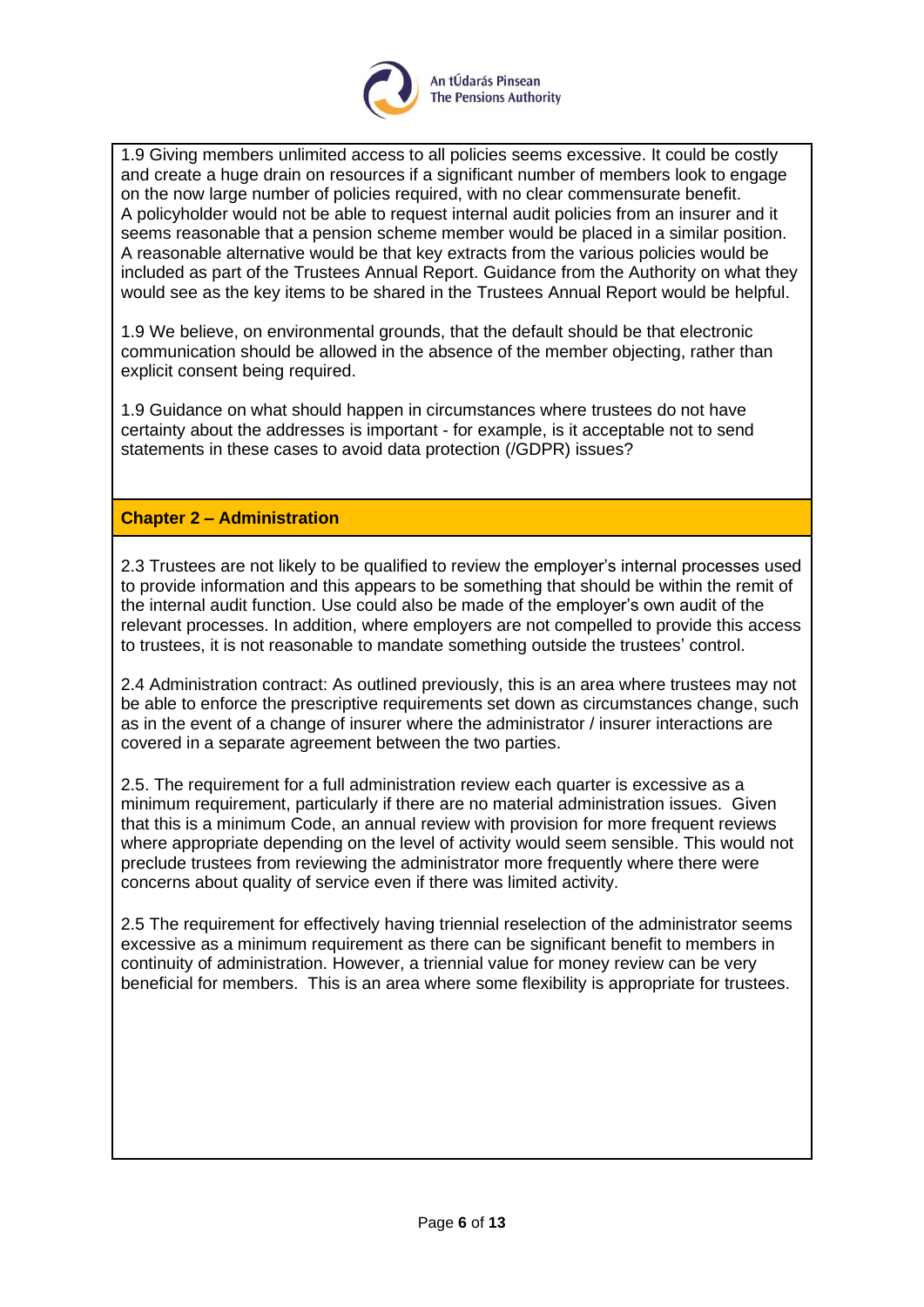

**Chapter 3 – Internal control system**

Further clarity on scope and proportionality in relation to the internal audit function would be very welcome. At present, there is a lack of clarity regarding its responsibilities and remit and our experience is that there are wide divergences in different parties' interpretations of this.

3.3.1. The risk management function does not seem to be set up as a second line function (as per CBI regulated entities), instead it reads more like a first line risk function which will make it easier to implement. Is this what is intended?

3.3.1 The Code states that the tasks of the risk management function KFH include "assisting the trustees in measuring and quantifying [identified risks]". Not all risks are suited to being assessed in a quantitative manner, for example legal risks. The Code seems to suggest here this is required, though later paragraphs refer to qualitative assessment of some risks. Could the word "assessing" be used instead of "quantifying"?

3.3.1 "The scope of the [risk management] policy should set out the areas of the scheme to be covered by risk management": What aspects of the scheme are not "areas of the scheme to be covered by risk management"?

3.3.1 "Risk management framework: The policy . . . must include a risk-scoring system with provision of risk ratings . . . ": A single risk rating system may not be appropriate. For example, a scheme might have a large exposure to equity risk but may have an appetite for this while having a well-controlled exposure to data protection risk but have no appetite for it - comparing these using the same rating system might not provide meaningful insights. It would be useful to specifically state that different rating systems may be used depending on the type of risk.

3.3.1 The risk management policy must "state the principles that underlie the scheme's risk management approach". It should also "provide a high-level overview of the risk management process and state its guiding principles". There seems to be duplication here – if not and if some distinction is intended, clarification is needed.

3.3.1 "The [risk management] policy must state the principles that underlie the scheme's risk management approach": Examples of risk principles would help clarify their meaning in this context; these are also mentioned under risk management process.

3.3.1 Risk appetite: The code states first that the "amount" of risk that is within appetite should be specified. However, the example provided does not set out amounts but rather a qualitative statement with a high/medium/low type approach to risk appetite. We suggest "indicate in general terms the type and level of risk(s)" instead of "specify the amount of risk".

3.3.1 The Own Risk Assessemnt (ORA) is first defined as assessing "risks that threaten achievement of the scheme's objectives". However, the Code goes on to state that the ORA must consider "the full range of risks". Not all risks will be material enough to threaten the achievement of objectives, so the scope of the ORA is different depending on which approach you take. We suggest that the trustees should approve the scope of the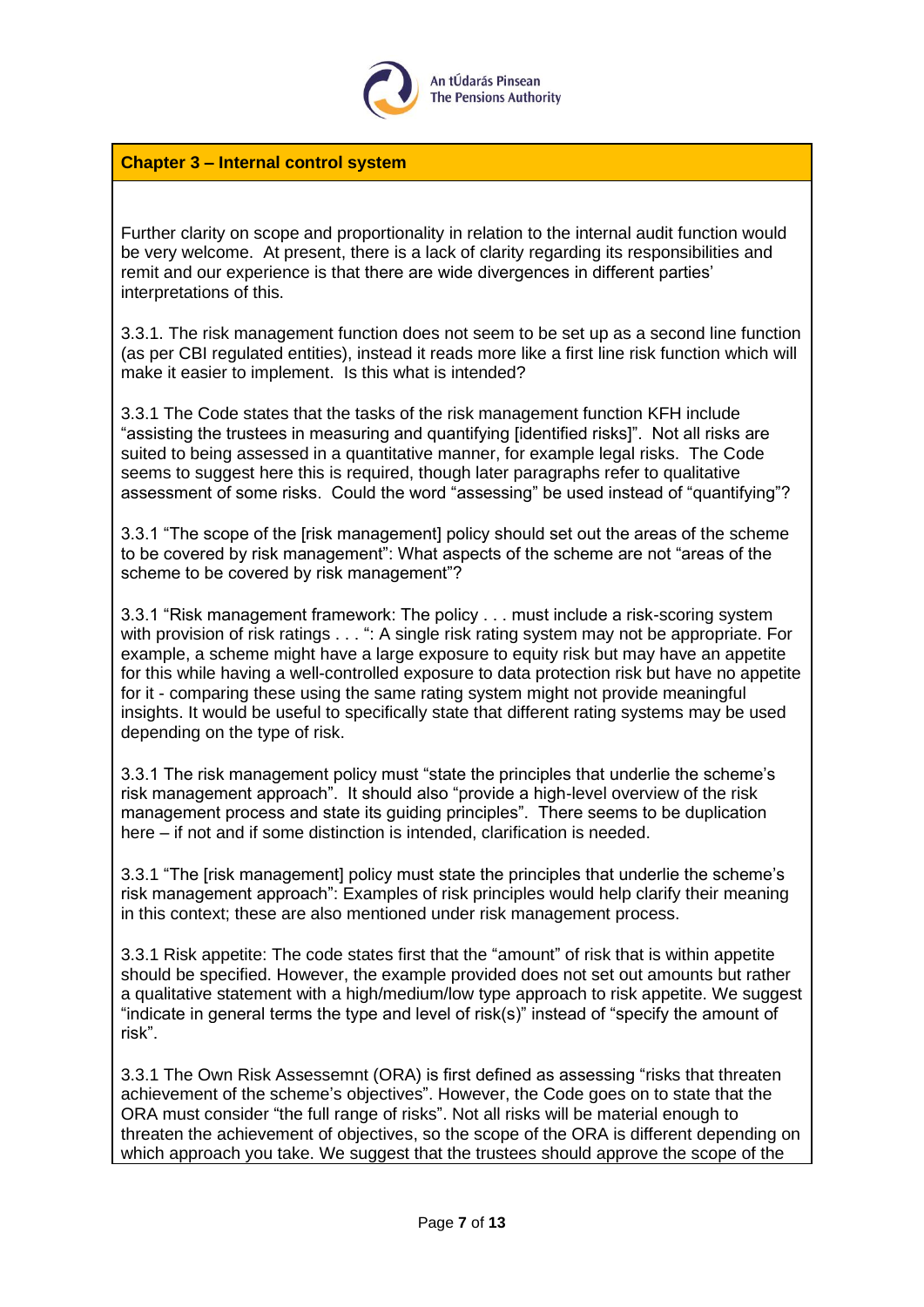

risks to be assessed in the ORA based on those that threaten achievement of objectives, perhaps with some justification provided for those risks not included.

3.3.1 It seems appropriate that the internal audit function would carry out the "*qualitative assessment of the scheme's operational risks that includes assessment of the adequacy, accuracy, and robustness of the scheme's system for maintaining benefit records, the handling of members' communications, issues of general administration, security of the system of handling contributions, and other financial control systems*." The Code should clarify that the trustees may rely on the internal audit function to carry out the assessment and produce information for inclusion in the ORA.

3.3.1 Refers to "the potential impact of any decisions by the trustees that may have significantly altered risks", which implies decisions are being reviewed in retrospect; presumably these should be considered in advance.

3.3.1 The ORA must cover the risk that scheme benefits will not meet members' expectations (including the role communications might play in mitigating this risk). Guidance is needed in relation to how trustees of DC plans can assess this i.e. is the provision of an annual Statement of Reasonable Projection (SRP) sufficient or should there be some sensitivity analysis as part of this and should there be some form of assessment of the adequacy of the projected benefits as shown in the SRP?

3.3.1 Refers to "evidence-based view of the strength of the employer covenant": Assessing the strength of the Employer covenant is not a new responsibility but it is a challenging one. Guidance is needed on how the Trustees determine an "evidence-based view of the strength of the employer covenant" under Irish legislation. Guidance is also needed on circumstances where the principal employer is the Irish subsidiary of a multinational company. In these cases, the local company accounts may not be available unless the company is prepared to share them. In addition, the availability / strength of a parent company "promise" may be difficult to evaluate.

3.3.2 How much reliance can trustees place on the internal control system of the providers, particularly where they are financial institutions themselves? The Code does not appear to distinguish between the scheme performing these tasks in-house and outsourcing to a service provider who will themselves have controls, which would still need to be reviewed. It may be clearer to state that it is the trustees' responsibility that controls are put in place.

3.3.2 What is meant by the concept of a corrective control, should this be referred to as a remediation action?

3.3.3 Clarification as to why a deterioration in a DB scheme's funding should lead to a review of internal controls would be helpful.

3.3.3 Clarification as to whether a change of investment manager would be expected to prompt a full review of all controls or only the changes relevant to that control would be helpful.

3.3.3 The Code states that the internal audit policy must "set out reporting requirements for the internal auditor [sic] function and the timeframes for response by the trustees". Setting out principles for timelines following audit actions is likely to result in trustees being tied up in knots. The policy should state that the internal audit KFH should include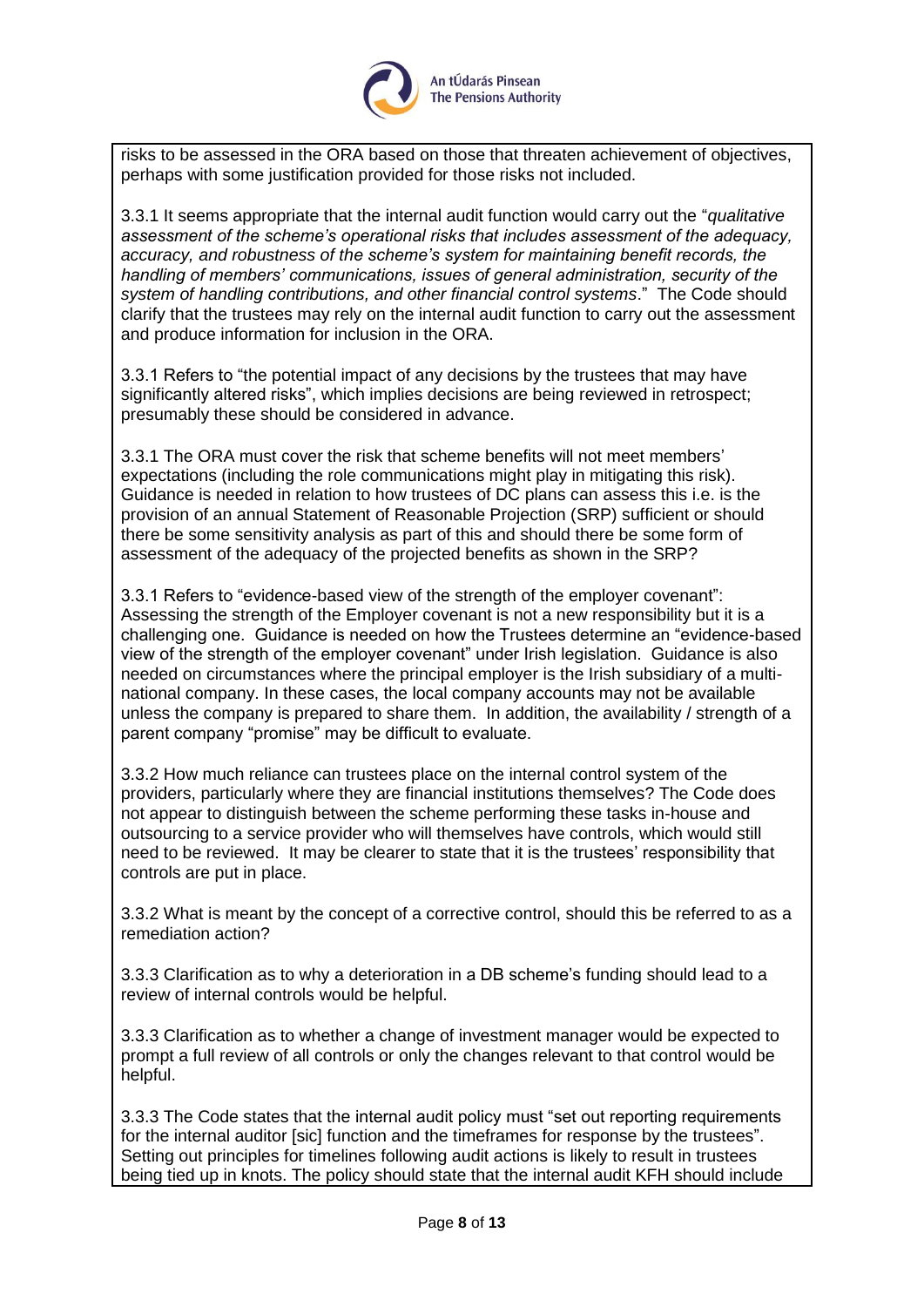

recommendations for timelines alongside the findings and then the trustees will consider those timelines. If there needs to be principles, they should be sufficiently high level; for example, timelines should reflect the nature and scale of the risk identified, findings which identify risk exposures outside of appetite should be prioritised etc.

3.4 Clarification as to whether the reporting referred to here is to the trustees or to some other party would be helpful.

# **Chapter 4 – Investment for schemes**

4.3 Expanded guidance on how the risk tolerances for DC plans are to be established is needed.

4.3 "Investment strategy must include the maximum acceptable level of investment risk." Further guidance on how the maximum acceptable level of risk should be assessed or addressed by trustees would be helpful. If this is based on historic measures of volatility, these will be dependent on the timeframes considered and this approach is inconsistent with a forward looking / stress test approach. With many sponsors not legally obliged to fund a scheme, the maximum risk might be nil. If the sponsor says they cannot accept a certain level of risk, what happens next? This could be a difficult process, and the sponsor might not engage.

4.4 This seems to imply trustees should consider fiduciary management as the default approach here. Clarification as to whether this is what the Authority is advocating is needed. In any event, it should be made clear that the requirements set out in the rest of this section should apply to all investment managers, including fiduciary managers.

4.4 The strict process proposed for the appointment of investment managers could result in the process becoming formulaic. For example, over time trustees across the industry could use a standard set of criteria. Where providers become aware of this, this could become the focus rather than the wider consideration of providing the best outcomes. A less formulaic score sheet may work better and allow for the circumstances at the time of each process.

4.4 "For each mandate, the trustees must consider the most suitable investment managers available": Where the scheme already has a passive manager and is investing in a new asset class/fund passively, the requirement to assess the market may be excessive. There is a need for proportionality in this to avoid unnecessary costs that do not provide a benefit to members.

4.5 Investment contracts: Where a scheme is investing directly in a multi-client pooled fund, some of the requirements outlined will not be relevant / meaningful. These requirements appear to refer to segregated mandates. For a direct investment into a multi-client pooled fund, the scheme will open an account and then invest the intended amount. There is no separate contract signed between the manager and the scheme, only what is contained in the application form. Further guidance on what, if any, supplementary agreements should be put in place where the investment is in a multi-client pooled fund run by an insurance company is needed.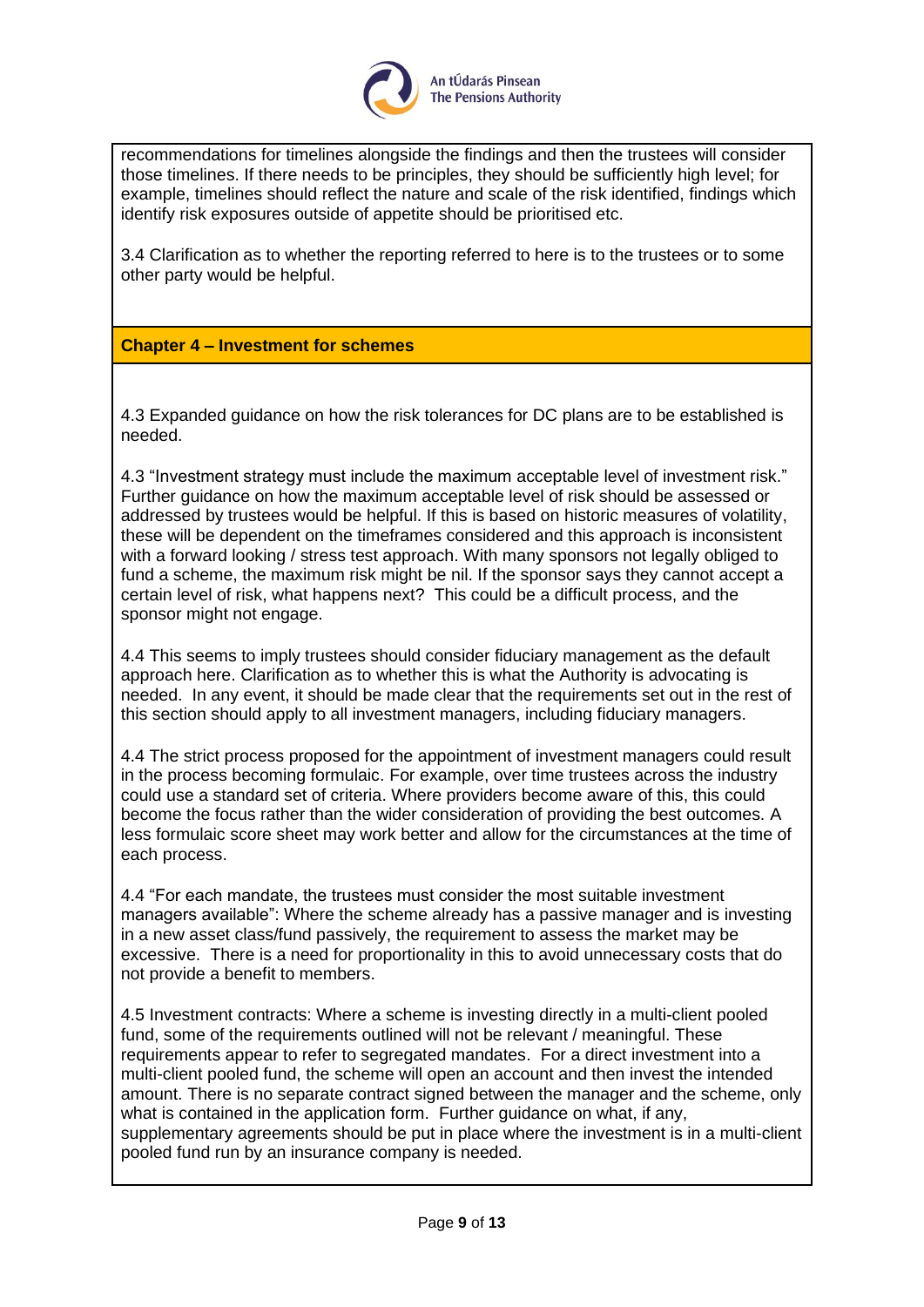

4.5 Investment contracts: Again, there are certain elements of this that trustees may not be able to compel a provider to put in a contract, such as those relating to the Custodian or sub-contracting.

4.5 Fiduciary managers are not referenced in this section, though we would expect them to be.

4.6 Overseeing investment performance: This section applies to investment managers only but similar guidance as to what the requirements are for the oversight of performance by a fiduciary manager is needed.

4.6 It is not clear what the difference is between a review and a critical review and further clarification would be helpful. The requirement for trustees to conduct critical reviews of the investment manager's performance too frequently will lead to increased costs and for the majority of mandates that are passive it is wholly unnecessary*.*

4.7 Appointment of depositary: Disclosure of any conflict of interest on the part of the depositary to members seems excessive. Application of a conflict of interest policy, with trustee understanding of any conflict and choosing to accept or reject a provider on this basis, would seem sufficient. If disclosure was required, further guidance on what this would entail would be helpful, for example would a note in the Trustee Annual Report suffice?

4.7 Requirement to assess depositary versus market seems excessive as a minimum requirement. Perhaps a trustee review of the depository every 3-5 years followed by a review of the market place if deemed necessary would be appropriate and practicable. This seems like an area where analysis/recommendations would fall under the remit of the internal audit function, with the trustees retaining responsibility for selection/appointment of the depositary.

## **Chapter 5 – Defined benefit scheme funding**

Ultimately the "end-game" for Irish pension schemes is either:

- holding a low risk portfolio of assets that can be transferred to an insurance company to "buy-out" the scheme's future liabilities, or
- running a "self-sufficient" pension scheme that runs off over time.

Both of these "end game" options require clarity for trustees to help them define what an appropriate low-risk portfolio of assets is that will allow them "solve the problem" to reach their end-game target. It is not clear to us how this section of the Code considers these obligations.

We would also like to see more tailored guidance / principles outlined for the three categories of DB schemes previously outlined by the Authority:

Category 1 – Those that are likely to pay benefits as promised; Category 2 – Those that are unlikely to pay benefits unless there is a change; Category 3 – Those that are unlikely to pay benefits no matter what.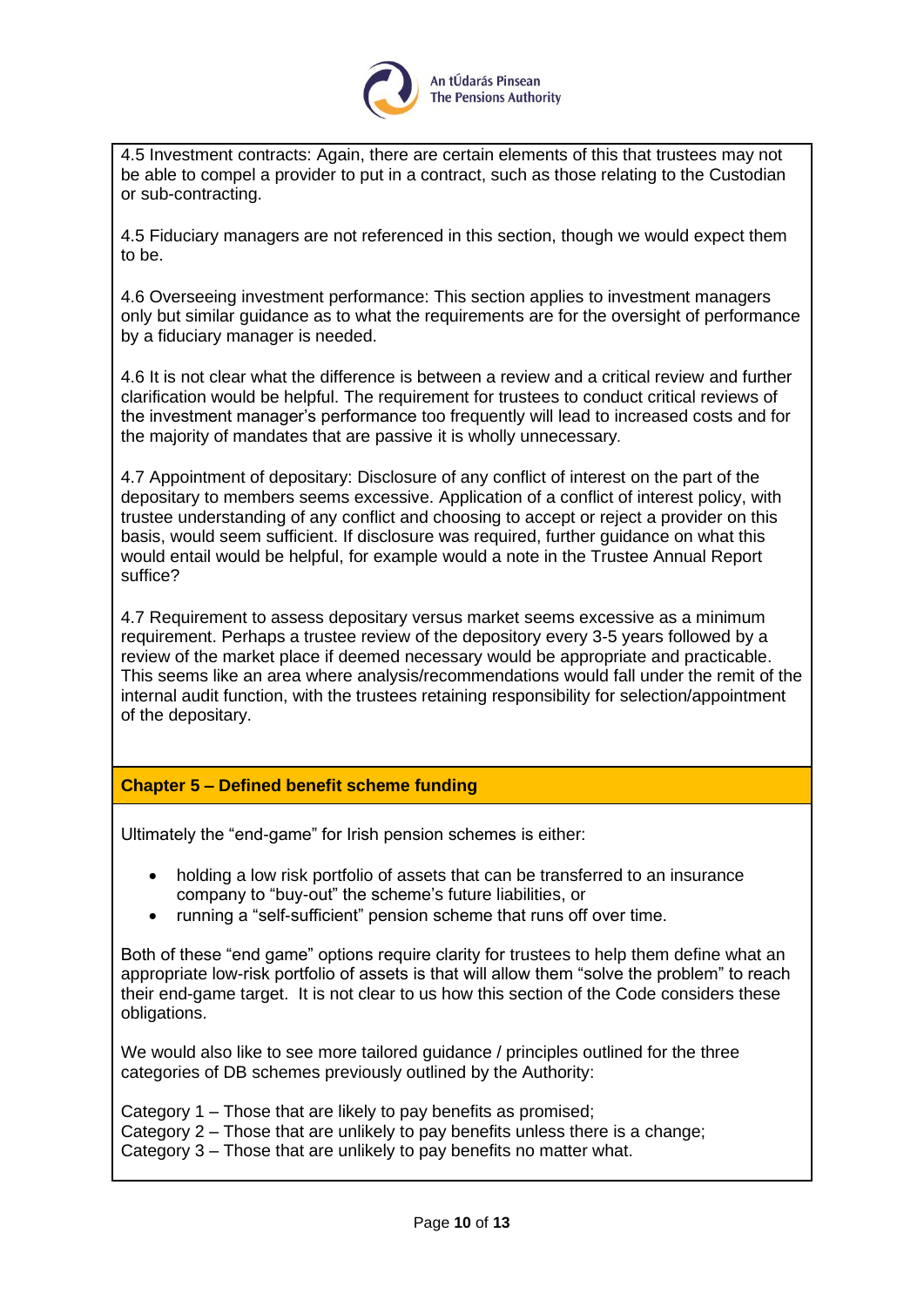

More generally, we think that it would be helpful to flesh out this section of the code with some more detail to guide trustees of DB schemes so that they can satisfy the Authority's reasonable expectations. We appreciate that the Authority had set a deadline of mid-July to issue this consultation which limited the level of detail which could be included. We recommend that a more detailed consultation be carried out with industry stakeholders to develop this section. The Society would of course be very willing to participate in such a consultation.

5.4 / 5.5 There is a requirement to form a comprehensive view of the scheme's ability to absorb financial risk. For this purpose, a quantitative assessment of the likelihood of developing funding shortfalls (relative to the funding standard and funding objectives) is required. It would be very helpful to have more information on what the Authority regard as an appropriate quantitative assessment, particularly in relation to a sponsor's willingness to contribute. Similarly, it would be good to have guidance on what constituted "a proper understanding" of issues related to funding (5.1).

5.1 The wording is a little unhelpful if interpreted literally. No threshold is indicated in relation to terms like 'additional support . . . over contributions already planned' and so, for example, there will be a high probability that at least  $\epsilon$ 1 of extra contributions is required - but that metric would not inform members or trustees well in relation to the quantum of risks facing the scheme. A more helpful possible approach, if permitted under the guidelines, would be to look at the analysis in a different way and e.g., to assess under a VAR95 scenario (a) the quantum of additional contribution required in relation to the past service benefits and the per annum requirement implied over a fixed term of say 5 years and 10 years (flat €) and (b) the quantum of additional contributions required in relation to future accrual and including here the ratio to the existing ongoing contribution schedule assessed on the same basis.

5.2 Is 'review the solvency of the scheme' intended to be at a point in time or also including a projection? A projection is much more meaningful and allows trustees to 'look around the corner' as the scheme matures. Also, while we welcome the encouragement to examine the projected cashflows as well as discounted totals, it does not seem to offer any carrot for trustees (i.e. even if projected cashflows look adequate, this does not seem to be of any benefit in terms of Funding Standard (Present Value) requirements).

5.1 & 5.3 It is not entirely clear what is intended here by the reference to sustainability. Further guidance around how the trustees should be assessing the adequacy of the contributions is also needed.

5.2 The 'continuation of current investment conditions' under the fourth bullet is too nonspecific. Specifically, 'current conditions' could be taken to include market expectations, for example, of interest or inflation changes baked into the yield curve (in which case the metric appears to repeat the first bullet which required assessment of the best estimate of future conditions) or could alternatively be interpreted to mean based on current interest and inflation rates (but such an approach would not be market consistent with bond pricing on the asset side and so would appear to be problematic).

5.3 In terms of what is meant by "whether there are any threats to the current contribution rate", clarification is needed as to whether this a threat to the ongoing appropriateness of the recommended rate rather than to the ability of the sponsoring employer to pay the recommended rate, or is it both? An assessment of the ongoing appropriateness of the contribution rate requires a valuation and will fall easily within the triennial process. If the frequency exceeds triennial there will be additional valuation-equivalent work required.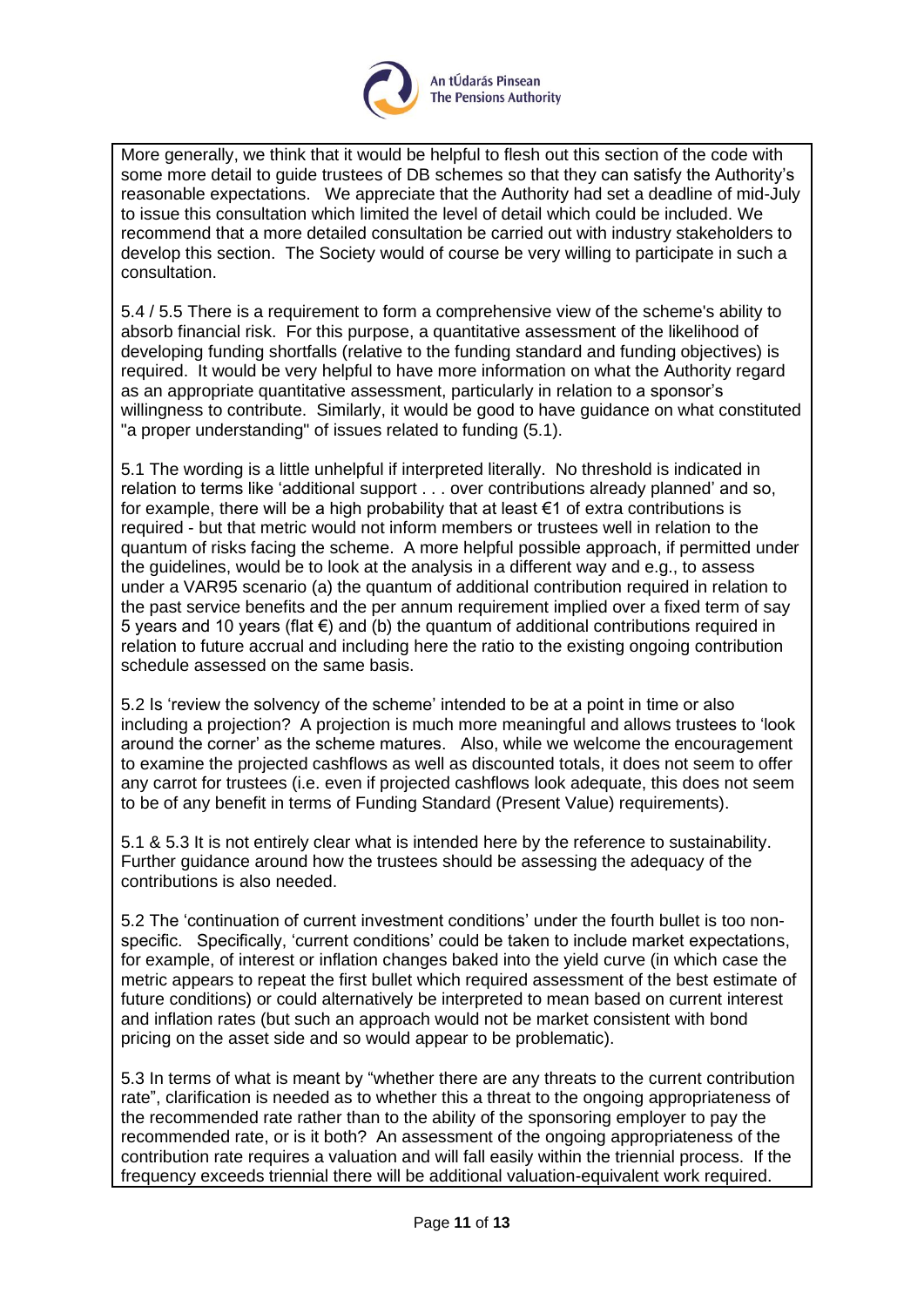

Guidance as to what steps trustees should take to deal with or mitigate threats to the contribution rate would be useful.

5.4 Linked to 5.2 and 5.3 – is an "appropriate" interval to be considered within the remit of the risk management policy/KFH/ORA and how does this reflect the size/maturity/complexity/funding position of the scheme?

5.4 The wording 'will develop funding shortfalls' implies that assessment includes a projection over the future and is not just a point in time calculation. An indication of a meaningful term over which this projection will be carried out would be helpful e.g., 10 / 20 / 30 years?

5.5 Support from sponsoring employer: This seems reasonable although, as noted elsewhere, it is not clear to what extent such discussions with the sponsoring employer can be factored into funding decisions – for example, contrast with the covenant rating system in the UK, which gives a solid framework for such assessments to feed into the overall funding and risk management framework of a scheme. Current Irish legislation makes this type of solid framework practically impossible. Some trustees will find getting regular engagement on this topic from the employer challenging due to the commercially sensitive nature of the information involved. Some sort of guidance or principles on this should be provided by the Authority.

### **Chapter 6 – Fit and proper requirements**

6.2 The trustee qualifications will need a long lead-in time, given the time lag before a trustee can commence a course and the duration of a course. Early guidance on the types of courses that would be acceptable would be welcome. Clarification on whether there is a proposal to grandfather individuals with extensive trustee experience (as happened with the QFA) would be appreciated.

6.2 It is difficult to see how the trustee fit and proper requirements will work in practice, given the power to appoint trustees typically rests with the employer or with the members (if member-nominated trustees, which is a very defined process). This is an area that the trustees may not have the power to enforce. It would be helpful if the Authority could provide guidance on how this may be resolved.

6.3 If the intention is that the documentation of the review should be shared with the Authority, this should be stated clearly. Similarly for 6.4 when discussing "proper" in respect of corporate trustees.

6.3 and 6.8 (also Appendix 2 – see below) – "The person  $\dots$  has been or is being  $\dots$ investigated, disciplined, or suspended by a regulatory or professional body, a court or tribunal, or any similar body": it is questionable whether it is fair and just to exclude someone who "is being" investigated, given that the investigation might lead to a determination that the person has not been at fault. Likewise regarding the requirement to disclose that someone "has been" investigated even if there was no adverse determination.

6.4 Establishing compliance with the "proper" requirement for directors of corporate trustees appears to be something that might be better suited to the Authority rather than individual lay trustees.